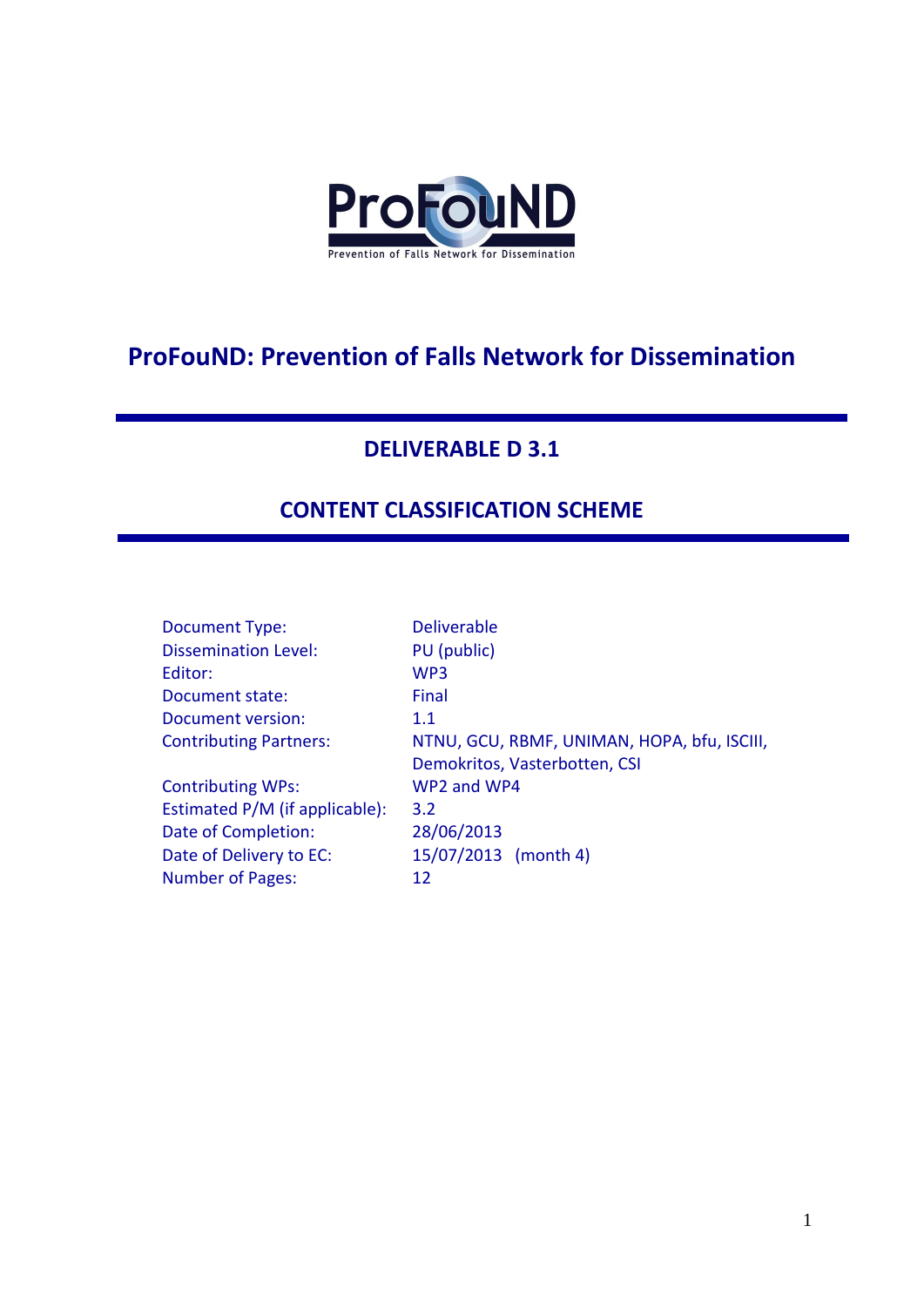# **Executive summary**

| 1. Description of deliverable and tasks for WP3           | page 3 |
|-----------------------------------------------------------|--------|
| 2. Development of content classification scheme           | page 4 |
| <b>Categorisation of resources and Tags</b><br><b>2.1</b> | page 4 |
| 2.1.1. Categorisation of resources and on the website     | page 4 |
| 2.1.2. Tags                                               | page 6 |

**2.2 Test on the classification scheme on the Web of Science page 11**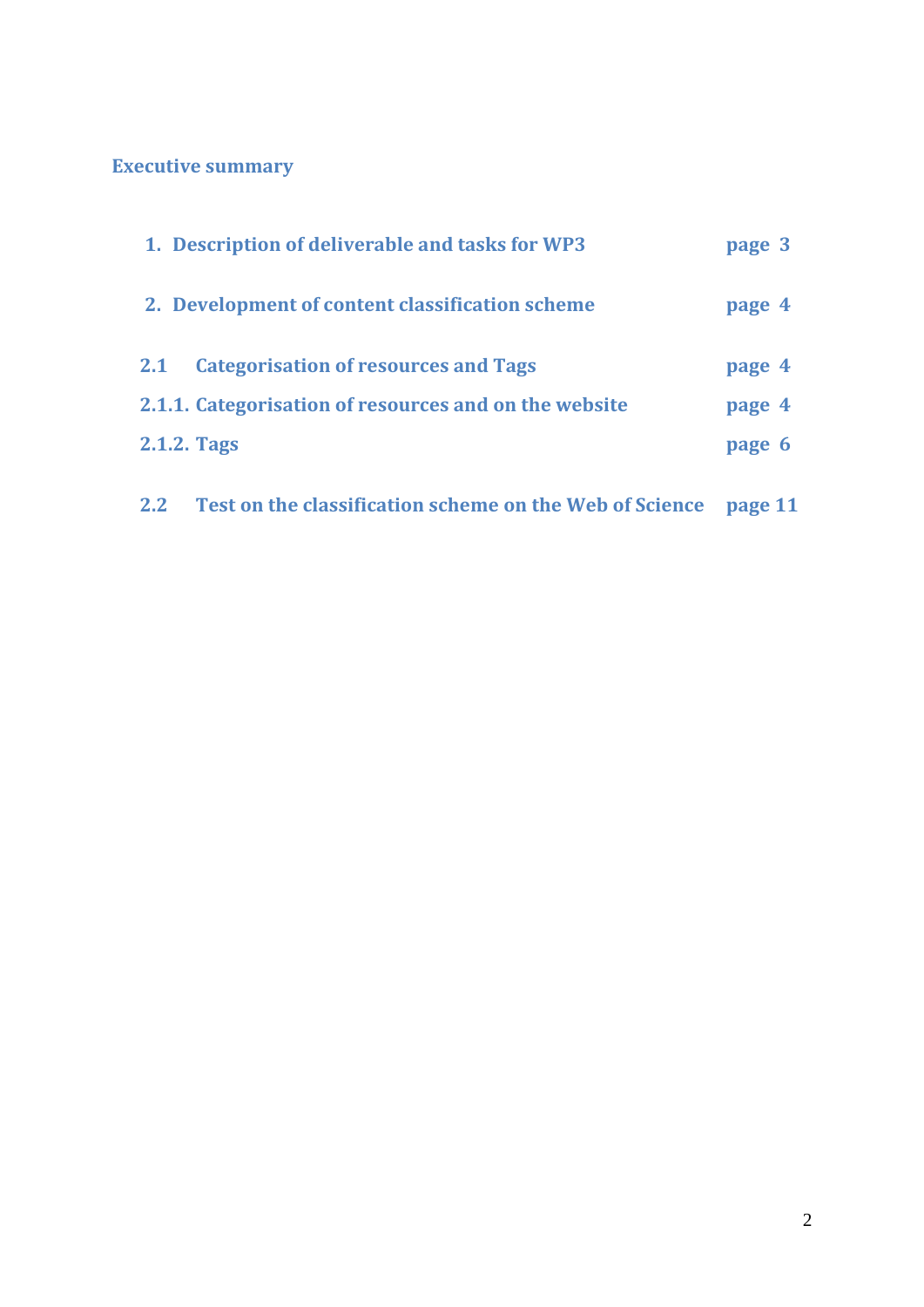# **1. Description of deliverable and tasks for WP3**

The ProFouND website will be a resource for the community of falls prevention practitioners and the community of technology developers and manufacturers. It will provide a "one stop shop" for people looking for information about the domains related to falls prevention and ICT.

WP3 is responsible for the resources content management. The overall objective for WP3 is to provide the technical content for the ProFouND website resources library. Each member of the crowd will source and catalogue resources and add them to the resources library, by use of the protocol/content classification scheme.

The overall aim for WP3 is to provide technical content of the ProFouND website resource library by

- Co-ordinate crowdsourcing of content
- Define architecture of categorisation schemes
- Moderate content input

The deliverable for WP3 month 4 was the following:

#### D3.1

Content classification scheme: Devise a content management system with discipline, intervention, location, population, technology, and study design specific areas. Devise consensus protocol for assessing robustness of resource items (e.g. following "evidence pyramid" approach) [month 4]

#### WP3 has performed and completed the following tasks during the first four months (M1-4):

#### Task 3.1:

Divide the work of populating the content management system into discipline interest areas such as epidemiology of falls, interventions to reduce falls in hospitals; in residential and nursing homes; in community dwelling; special populations and disease groups; exercise based interventions; environmental modification interventions; medications; trials, motivation, and ICT approaches, different technologies, active and passive monitoring, and different sensor types, balance technologies etc. Devise consensus protocol for assessing robustness of resource items (e.g. following "evidence pyramid" approach)

#### Task 3.2:

Devise content classification scheme(s) and test on retrospective resources from e.g. Web of Science searches.

This report includes a description of the work undertaken for Task 3.1 and 3.2, where the content classification scheme has been developed, revised and tested.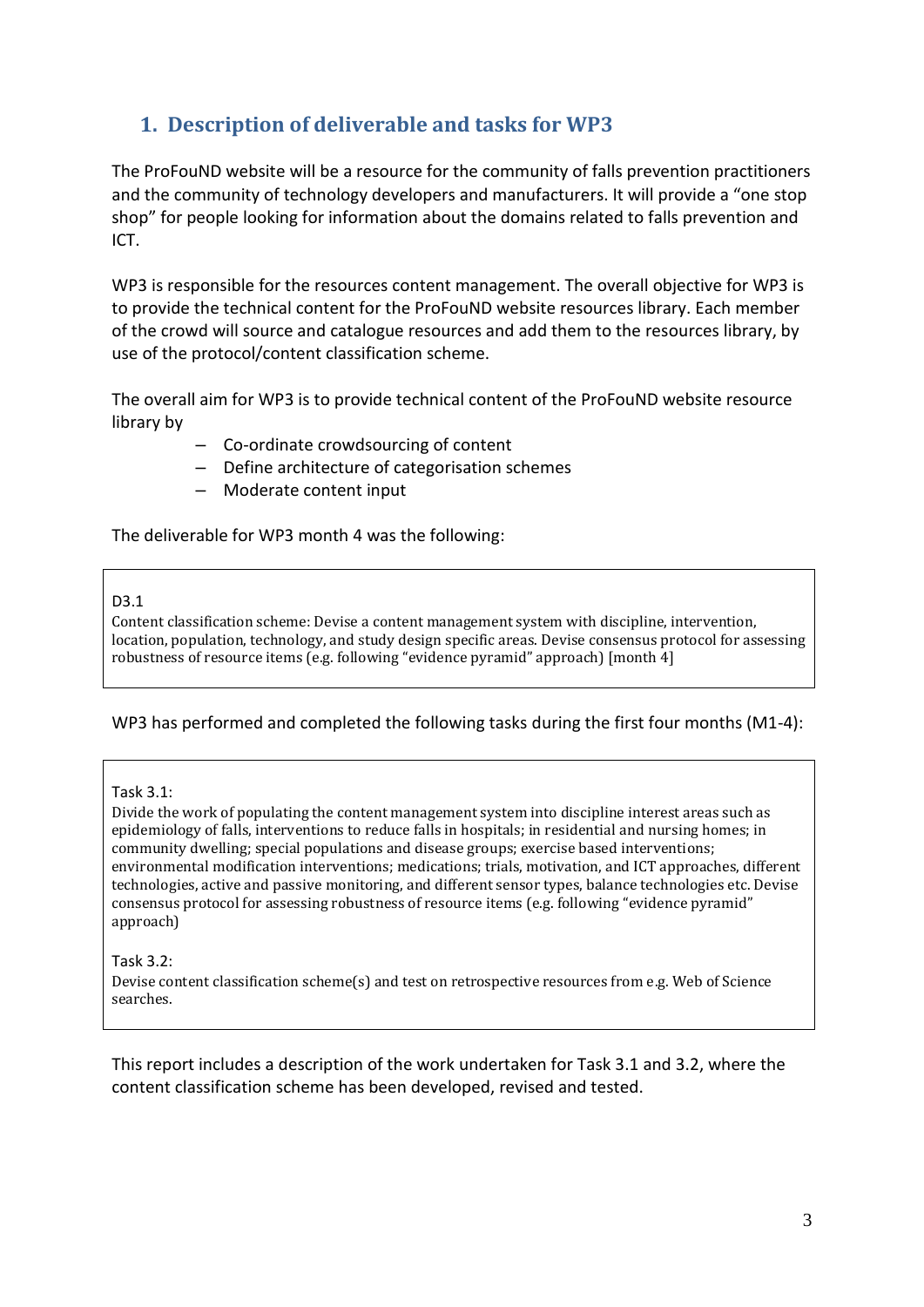# **2. Development of a content classification scheme**

The work for the content classification scheme has been carried out by WP3, led by the group in Trondheim, in close collaboration with WP2 and WP4.

The classification scheme is presented in the following document along with descriptions on how the work within this scheme has been carried out.

The resource categories were also tested by use of simple searches on the Web of Science, and gave us input on relevance as well as to test volume of retrospective resources available. The searches indicated, not surprisingly, that geriatrics and gerontology is the main category of reports for all of our categories. The results from these searches are included in section 2.2 on page 11.

## **2.1 Categorisation of resources and Tags**

A classification scheme is utilized to structure the content classification for the website. It includes

- **1) Categories** for classification of resources on the website
- **2) Tags** to be used on all resources

Thus, it is important to choose categories that cover the full spectrum of content that is planned to be uploaded on the website. The categories can also be used for RSS feeds. Each source of content can be classified under each category, and thus, the categories may partly overlap.

It was important to come up with a simple scheme that included the most important categories, to facilitate simple search and retrieval of resources from the website.

The decision for the included discipline interest areas was developed in collaboration between WP2, WP3 and WP4, based on the experiences from the development and function of the ProFaNE website [\(http://profane.co/\)](http://profane.co/).

The suggestion for a classification scheme was then sent to all partners for input and suggestions. Response from 6 partners was collected, and included in the final review of the scheme. These partners provided input on both the tags and the content categories, and several changes based on this input were made on the version presented in this document.

It should be noted that because of differences in culture and organisation of health care between countries some tag groups could be difficult to use or judge.

## **2.1.1. Categorisation of resources on the website**

The categorisation includes the system that should be used when resources are presented on the website.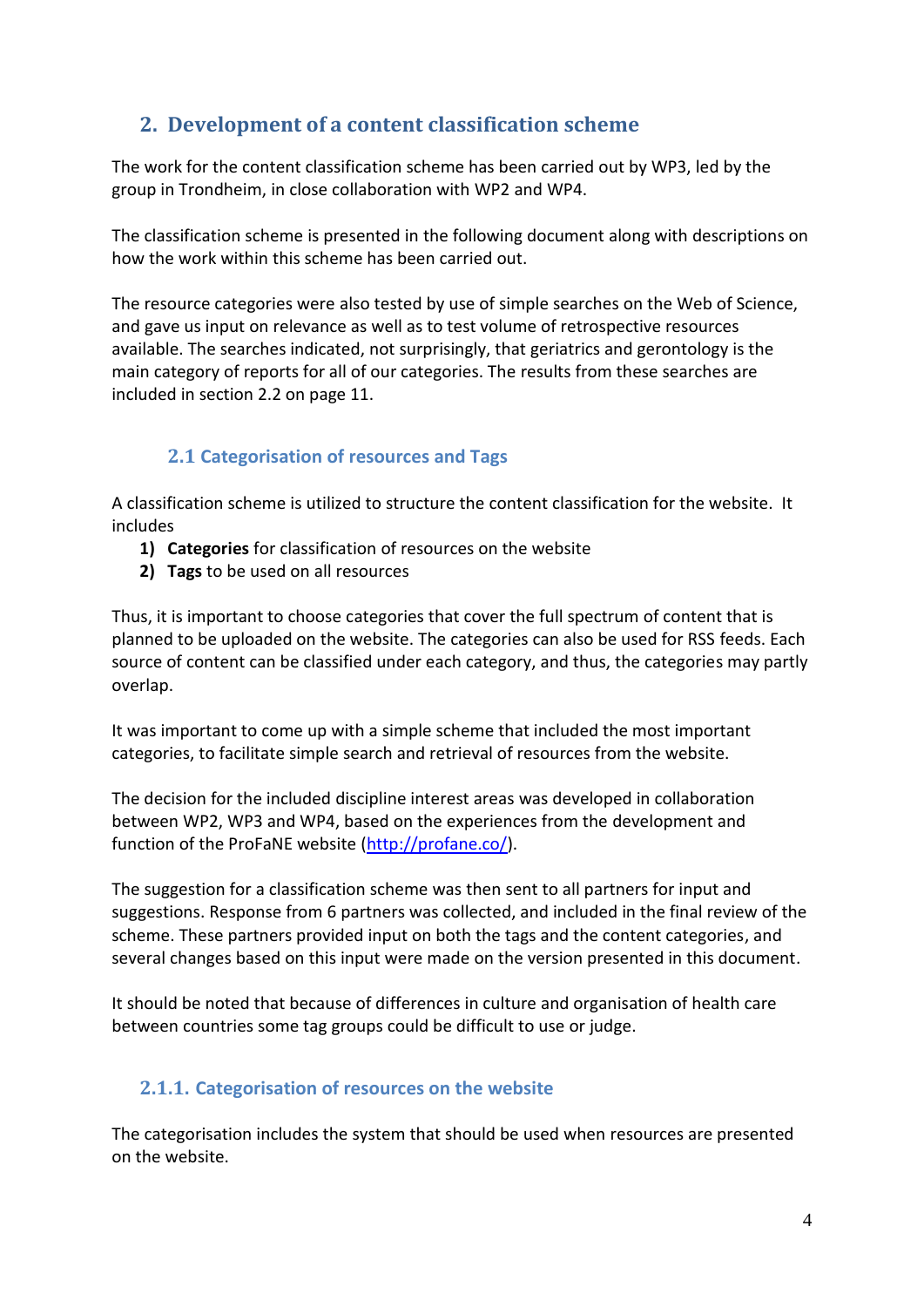The resources on the website will be organised following these categories (Table 1):

| Category                   | (content)                                                                                 | Resources                |
|----------------------------|-------------------------------------------------------------------------------------------|--------------------------|
| Falls                      | Will include the definition of falls etc.                                                 |                          |
| Epidemiology of falls      | Number of falls, risk of falls, injury etc.<br>Fall interventions in hospitals (including |                          |
| Interventions in hospitals | day hospitals)                                                                            |                          |
| Interventions in           | Fall interventions in residential or nursing                                              |                          |
| residential and nursing    | homes                                                                                     |                          |
| homes                      |                                                                                           |                          |
| Interventions in           |                                                                                           |                          |
| community dwelling         | Fall interventions in community dwelling                                                  |                          |
| elders                     | elders                                                                                    |                          |
|                            | (including outpatient care)                                                               |                          |
| Interventions in special   | Fall interventions in special populations                                                 |                          |
| populations and disease    | and                                                                                       |                          |
| groups                     | disease groups                                                                            |                          |
| Exercise based             |                                                                                           | f.ex the transferred     |
| interventions              | <b>Exercise based interventions</b>                                                       | booklets with excercises |
| Environmental              |                                                                                           |                          |
| modification interventions | Environmental modification interventions                                                  |                          |
| <b>Clinical trials</b>     | Research reporting clinical trials                                                        |                          |
| Psychological              |                                                                                           |                          |
| interventions              | Motivation, education etc.                                                                |                          |
|                            | New applications, technology, tech games                                                  |                          |
| Technology                 | etc.                                                                                      | e.g. the cell phone app  |
| Implementation             | Implementation strategies and guidelines                                                  |                          |
|                            |                                                                                           | e.g. fall prevention     |
| <b>Events</b>              | Events organized by consortium partners                                                   | weeks, conferences etc   |

Table 1: Website resource categories

Some resources will be available under more than one category to improve accessibility.

After input from the other partners, two further categories were added to the website organisation of resources (highlighted in yellow), as well as some additional content descriptions. Where to put the generic advices was also further discussed further, and a separate category may be included in the final version of the scheme.

Suggestions for a separate category of "good practice" were given, but were not included because all content should be "best practice". Furthermore, we also did not include data base harmonisation as a category, but this will be discussed further and may be included in the final version of the scheme.

Comments on the importance of highlighting other areas than exercise and technology alone, such as pharmaceuticals, food and vitamins were also made.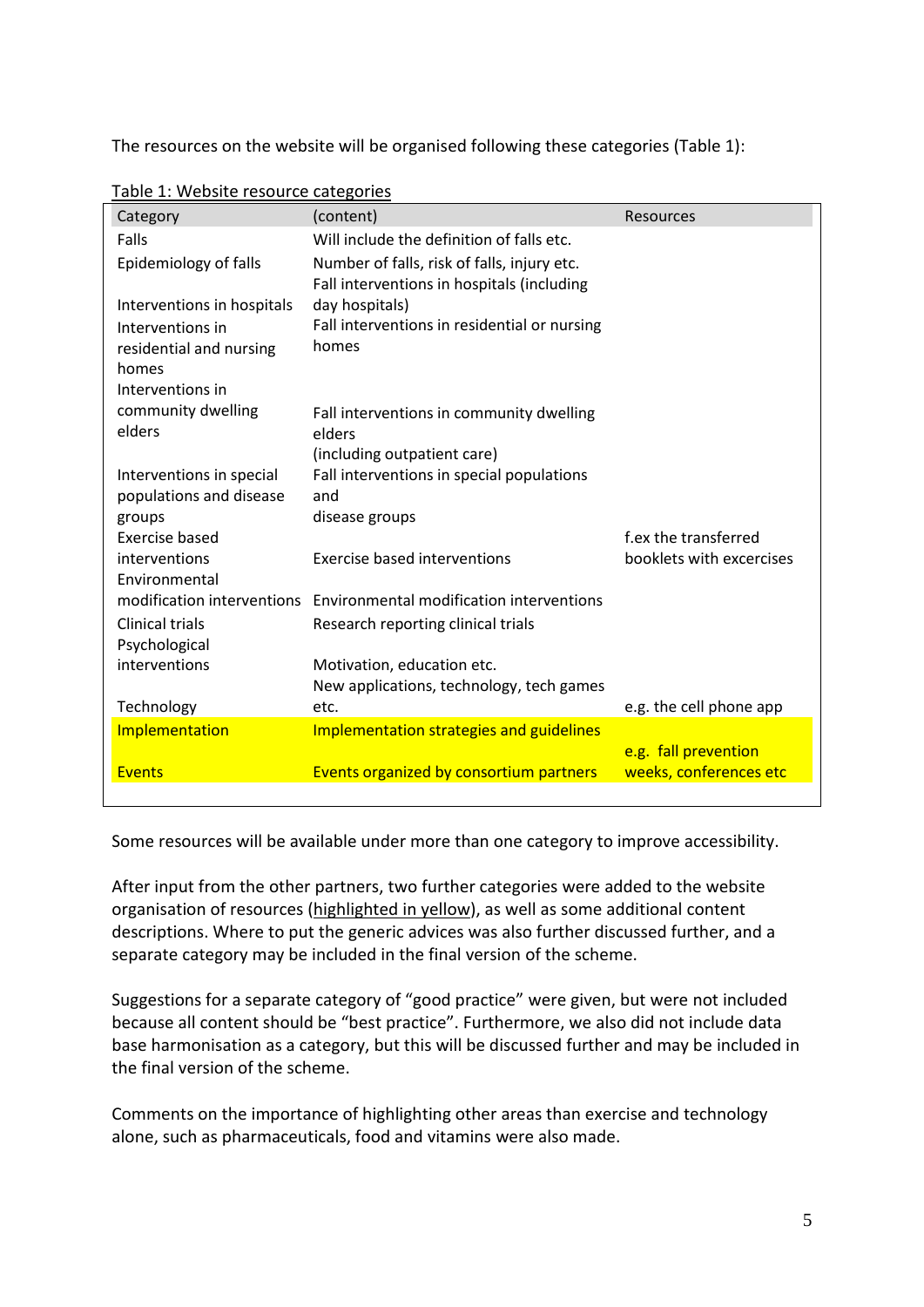### **2.1.2 Tags**

Tags are non-hierarchical keywords that will be assigned to each resource on the website to help describe the resource and facilitate access by allowing it to be found by searching. We have suggested the use of 6 compulsory tag groups as well as a group of additional tags.

*How to use tags:* All resources on the website should have a minimum of 6 tags, at least one from each of the compulsory groups of tags. A resource could have more than one tag from one of the compulsory tag groups, as well as include one or more from the additional tags.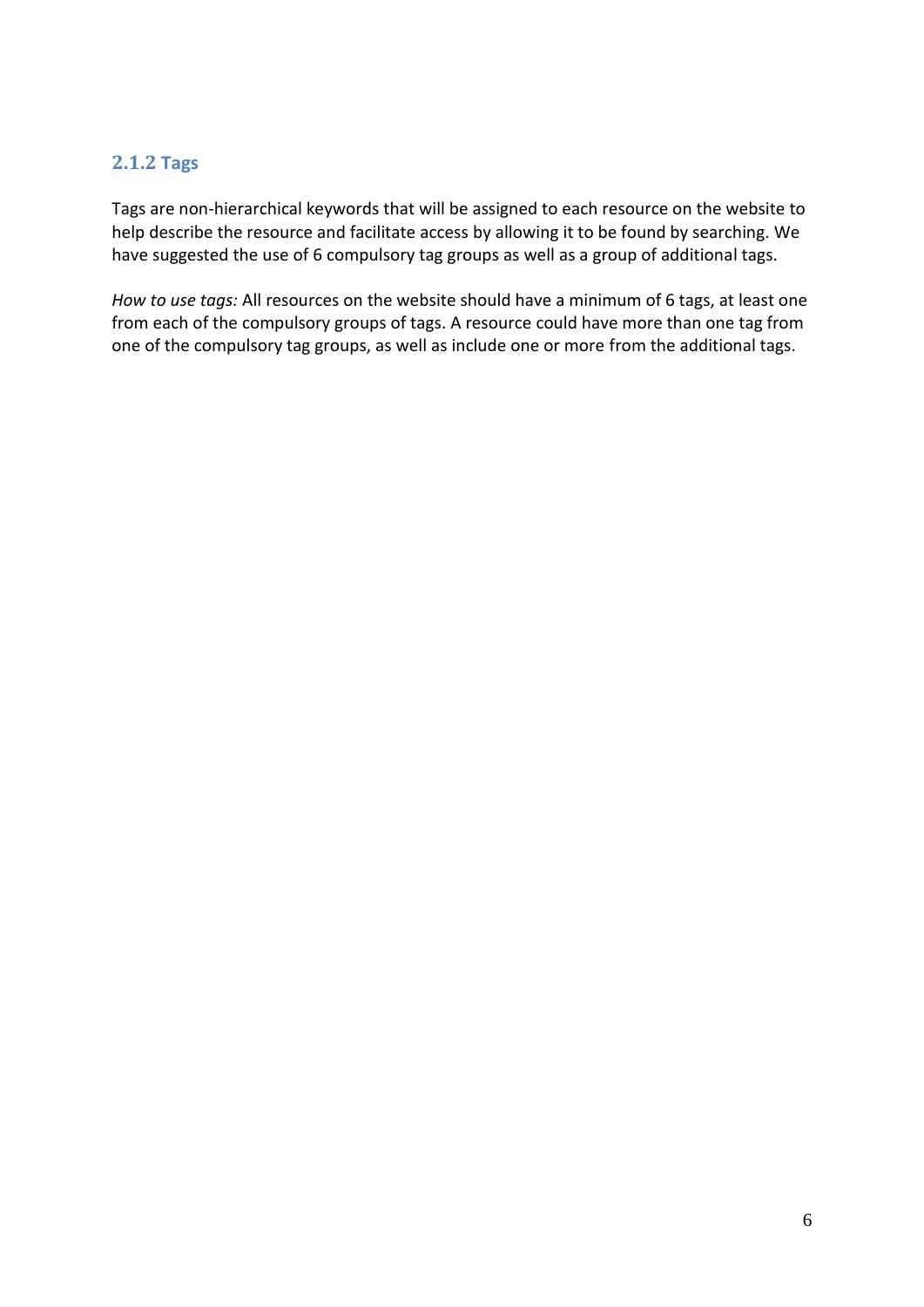| <b>TAG GROUP</b>              | <b>TAG</b>            | Description                                                            |
|-------------------------------|-----------------------|------------------------------------------------------------------------|
| Related to app                |                       |                                                                        |
|                               | Not relevant for      |                                                                        |
| 1)Related to APP              |                       |                                                                        |
|                               | app                   | Will be decided together with RBMF (Clemens Becker) WP1 - when we know |
| 1) Related to APP             | the wording on APP    |                                                                        |
| 1)Related to APP              |                       |                                                                        |
|                               |                       |                                                                        |
| Language                      |                       |                                                                        |
| 2) Language of<br>resource    |                       |                                                                        |
| 2) Language of                | English               | Resource in the English Language                                       |
| resource                      | Norwegian             | Resource in the Norwegian Language                                     |
| 2) Language of                |                       |                                                                        |
| resource                      | Greek                 | Resource in the Greek Language                                         |
| 2) Language of                |                       |                                                                        |
| resource                      | German                | Resource in the German Language                                        |
| 2) Language of                |                       |                                                                        |
| resource                      | Spanish               | Resource in the Spanish Language                                       |
| 2) Language of                |                       |                                                                        |
| resource                      | Italian               | Resource in the Italian Language                                       |
| 2) Language of                |                       |                                                                        |
| resource                      | Dutch                 | Resource in the Dutch Language                                         |
| 2) Language of                |                       |                                                                        |
| resource                      | Hungerian             | Resource in the Hungerian Language                                     |
| 2) Language of                |                       |                                                                        |
| resource                      | Swedish               | Resource in the Swedish Language                                       |
| 2) Language of                |                       |                                                                        |
| resource                      | French                | Resource in the French Language                                        |
| 2) Language of                |                       |                                                                        |
| resource                      | Finnish               | Resource in the Finnish Language                                       |
| 2) Language of                |                       |                                                                        |
| resource                      | Turkish               | Resource in the Turkish Language                                       |
| Organisation/                 |                       |                                                                        |
| setting                       |                       |                                                                        |
| 3) Organisations/             |                       |                                                                        |
| settings                      | Hospital              | Target population is hospital wards                                    |
| 3) Organisations/             |                       |                                                                        |
| settings                      | Care homes            | Target population is care home residents                               |
| 3) Organisations/             | Community<br>dwellers |                                                                        |
| settings<br>3) Organisations/ | <b>Housing</b>        | Target population is community dwellers                                |
| settings                      | corporations          | Target population is housing corporations/associations                 |
| 3) Organisations/             |                       |                                                                        |
| settings                      | Older persons         | Target population is older persons in general                          |
| 3) Organisations/             | Insurance             |                                                                        |
| settings                      | agencies              | Target population is insurance agencies                                |
| 3) Organisations/             | Primary health        |                                                                        |
| settings                      | care systems          | Resource related to the Primary health care system                     |
| 3) Organisations/             | Senior citizen        | Resource related to Senior citizen organisations                       |

## Table 2: Overview of the Tag Groups, the Tags, and the Description for use: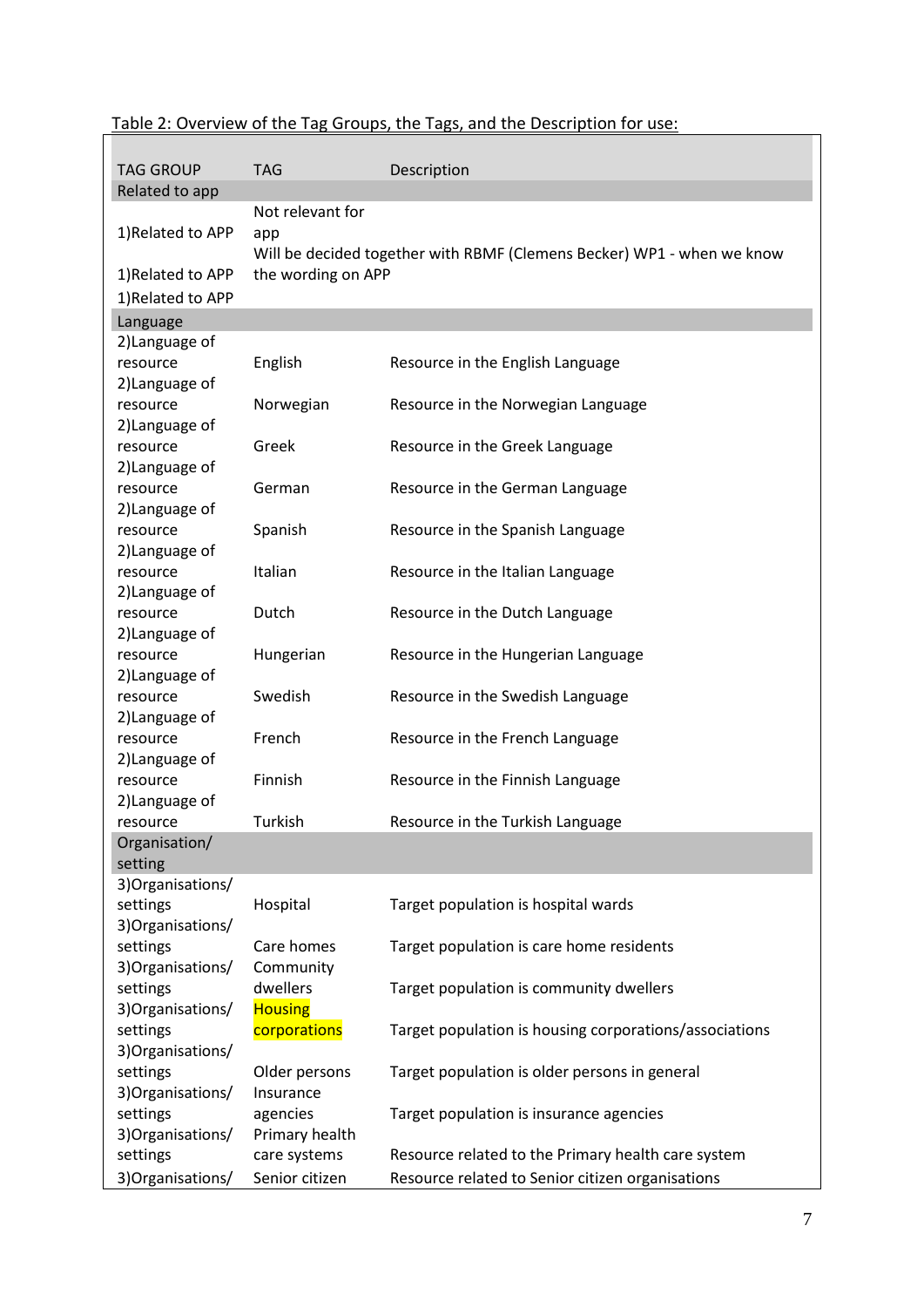| settings                        | organisations                      |                                                                                                                          |
|---------------------------------|------------------------------------|--------------------------------------------------------------------------------------------------------------------------|
| 3) Organisations/               | Health                             |                                                                                                                          |
| settings                        | administration                     | Resource related to Health administration                                                                                |
| 3) Organisations/               |                                    |                                                                                                                          |
| settings                        |                                    | Health authorities Resource related to Health authorities                                                                |
| 3) Organisations/               |                                    |                                                                                                                          |
| settings                        | Government                         | Resource related to the Government                                                                                       |
|                                 | Non-                               |                                                                                                                          |
| 3) Organisations/               | governmental                       | Resource that are related to non-governmental                                                                            |
| settings                        | organisations                      | organisations                                                                                                            |
| 3) Organisations/               | Profit                             |                                                                                                                          |
| settings                        | organisations                      | Resource that has a cost associated                                                                                      |
| 3) Organisations/               |                                    |                                                                                                                          |
| settings                        |                                    |                                                                                                                          |
| 3) Organisations/               |                                    |                                                                                                                          |
| settings<br>3) Organisations/   |                                    |                                                                                                                          |
| settings                        |                                    |                                                                                                                          |
| Professions and interest groups |                                    |                                                                                                                          |
|                                 |                                    |                                                                                                                          |
| 4) Profession                   | Geriatricians<br>Podiatrists/Chiro | Resource has content relevant for Geriatricians                                                                          |
| 4) Profession                   | podists                            | Resource has content relevant for Podiatrists/Chiropodists                                                               |
| 4) Profession                   | Psychologists                      | Resource has content relevant for Psychologists                                                                          |
|                                 |                                    | Resource is relevant for a General practitioner or a                                                                     |
| 4) Profession                   | GP                                 | Physician                                                                                                                |
|                                 |                                    | Resource is relevant for instructors/leaders of fall                                                                     |
| 4) Profession                   | <b>Fitness leaders</b>             | prevention groups or interventions                                                                                       |
| 4) Profession                   | <b>Nurses</b><br>Occupational      | Resource has content relevant for Nurses                                                                                 |
| 4) Profession                   | therapist                          | Resource has content relevant for Occupational therapists                                                                |
| 4) Profession                   | Physiotherapist                    | Resource has content relevant for Physiotherapists                                                                       |
|                                 | Multidisciplinary                  | Resource is relevant for several disciplines or                                                                          |
| 4) Profession                   | team                               | multidisciplinary teams                                                                                                  |
| 4) Profession                   | <b>Caregivers</b>                  | Resource relevant for caregivers (family etc)                                                                            |
| 4) Profession                   | Non-specific                       | Resource that are non-specific related to professions                                                                    |
| Type of resource                |                                    |                                                                                                                          |
|                                 |                                    | Technology that covers all area where equipment and                                                                      |
| 5) Type of                      |                                    | technology are used in the falls prevention, including                                                                   |
| resource                        | Technology                         | flooring, mobile applications, exercise equipment,                                                                       |
|                                 |                                    | assessment devices (electronic gait mat etc), gaming (wii fit                                                            |
|                                 |                                    | etc) etc                                                                                                                 |
| 5) Type of                      |                                    |                                                                                                                          |
| resource                        | Video Clip                         | Short movie clip that covers an area of interest to falls<br>prevention (should have additional tag on area of interest) |
| 5) Type of                      |                                    | Leaflet on falls prevention information for older people, a                                                              |
| resource                        | Leaflet                            | few pages long with generalised in content (should have                                                                  |
|                                 |                                    | additional tag on language)                                                                                              |
| 5) Type of                      | Research                           | Key publications from high quality research on falls and falls                                                           |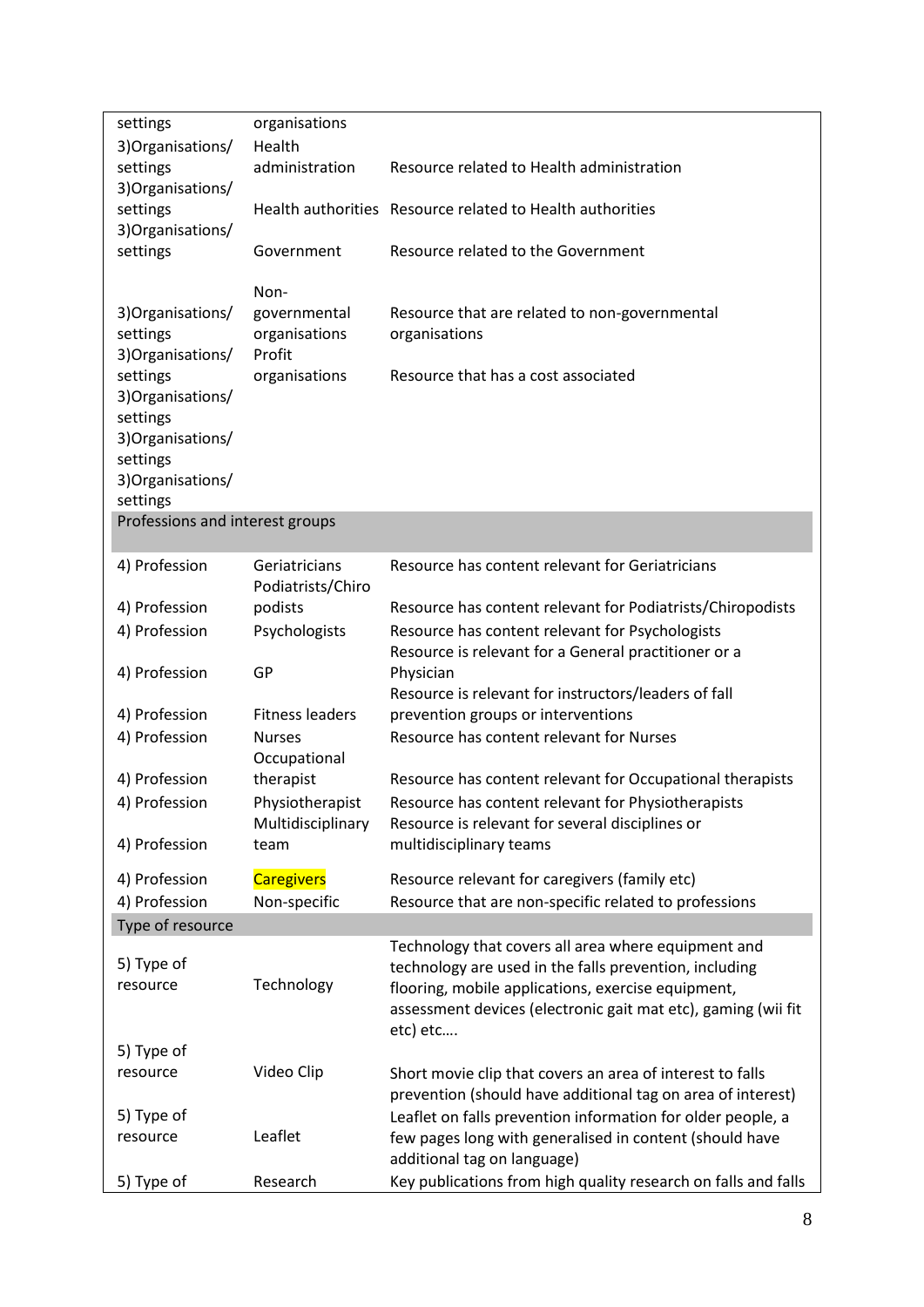| resource     |                      | prevention (should have additional tags on content and         |
|--------------|----------------------|----------------------------------------------------------------|
|              |                      | target population)                                             |
| 5) Type of   |                      | Best practice guidelines for falls prevention (should have     |
| resource     | Guidelines           | additional tags on type of resource)                           |
| 5) Type of   |                      | Description of how to successfully implement the falls         |
| resource     | Implementation       | prevention                                                     |
| 5) Type of   |                      |                                                                |
| resource     | <b>Book</b>          | Book with content related to fall prevention                   |
| 5) Type of   |                      |                                                                |
| resource     | Power point          | Power point presentations                                      |
| 5) Type of   |                      |                                                                |
| resource     | Online learning      | Online learning                                                |
| 5) Type of   |                      |                                                                |
| resource     | Assessment tool      | Assessment tools related to falls, f.ex FESI                   |
| 5) Type of   |                      |                                                                |
| resource     | Aids                 | Aids and equipment                                             |
| 5) Type of   |                      |                                                                |
| resource     | <b>Blogs</b>         | Blog with content related to fall prevention                   |
| 5) Type of   |                      |                                                                |
| resource     | <b>Case study</b>    | Common fall events and actions to prevent them                 |
| 5) Type of   |                      |                                                                |
| resource     | <b>Podcasts</b>      | Podcasts with content related to fall prevention               |
| 5) Type of   |                      |                                                                |
| resource     | <b>Presentations</b> | Relevant Power Point presentations, Prezi etc.                 |
| Type of      |                      |                                                                |
| intervention |                      |                                                                |
| 6) Type of   |                      |                                                                |
| intervention | <b>Medications</b>   | Interventions concerning medication or polypharmacy            |
| 6) Type of   |                      |                                                                |
| intervention | Vitamins/calcium     |                                                                |
|              |                      | Resource has content linked to vitamins (Vitamin D, K2 etc)    |
|              |                      | and/or calcium and falls risk or prevention                    |
| 6) Type of   |                      |                                                                |
| intervention | Exercise             | Exercise is structured training aiming to improve              |
|              |                      | components such as balance, strength, endurance                |
| 6) Type of   |                      | Physical activity includes all interventions or resources that |
| intervention | PA                   | describes movement, activity etc in general related to falls   |
|              |                      | prevention                                                     |
| 6) Type of   |                      |                                                                |
| intervention | Risk assessment      | Risk assessments                                               |
| 6) Type of   |                      |                                                                |
| intervention | Vision               | Interventions concerning poor vision                           |
| 6) Type of   |                      |                                                                |
| intervention | Surgery              | Surgery                                                        |
| 6) Type of   |                      | Psychological interventions; including motivation, advice      |
| intervention | Psychological        | etc                                                            |
| 6) Type of   |                      |                                                                |
| intervention | Education            | Education                                                      |
| 6) Type of   |                      |                                                                |
| intervention | Environmental        | <b>Environmental interventions</b>                             |
| 6) Type of   |                      |                                                                |
| intervention | <b>Games</b>         | Proposed technology games to increase physical activity        |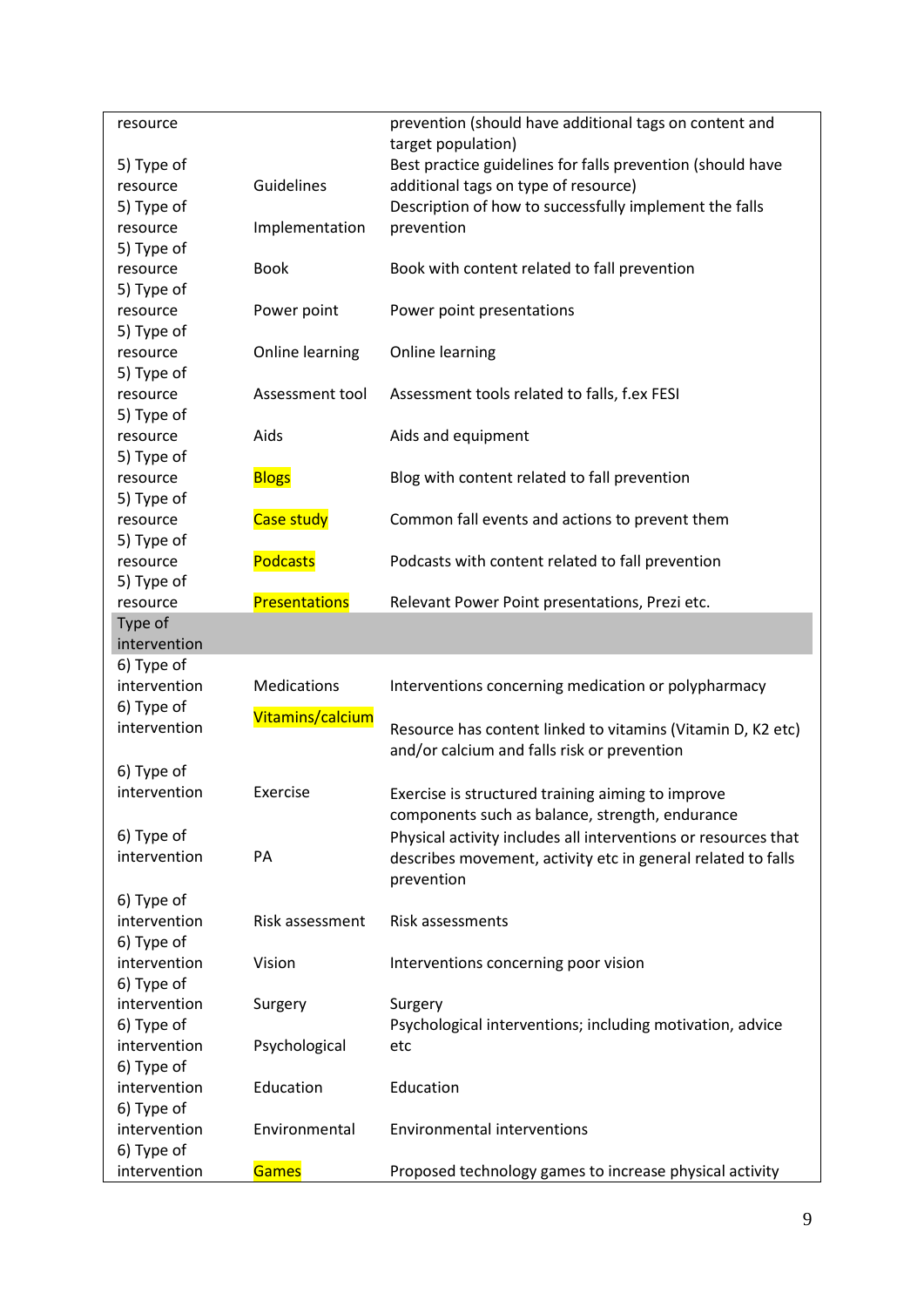| 6) Type of            |                          |                                                            |
|-----------------------|--------------------------|------------------------------------------------------------|
| intervention          | <b>Hearing</b>           | Interventions concerning poor hearing                      |
| 6) Type of            |                          |                                                            |
| intervention          | <b>Dizziness</b>         | Intervention concerning dizziness                          |
| 6) Type of            |                          |                                                            |
| intervention          | Incontinence             | Intervention concerning incontinence                       |
| 6) Type of            | <b>Housing</b>           | Intervention concerning housing construction in fall       |
| intervention          | Construction             | prevention                                                 |
| 6) Type of            |                          |                                                            |
| intervention          | <b>Nutrition</b>         | Intervention concerning nutrition                          |
| 6) Type of            |                          |                                                            |
| intervention          | Restraints               | Intervention concerning restraints                         |
| 6) Type of            |                          |                                                            |
| intervention          | <b>Awareness</b>         | Promote and increase public awareness                      |
| 6) Type of            |                          |                                                            |
| intervention          | <b>Case finding</b>      | Case finding (tools)                                       |
| 6) Type of            |                          | None of the above described tags cover the content of this |
|                       |                          |                                                            |
| intervention          | No intervention          | resource                                                   |
| <b>Additional tag</b> |                          |                                                            |
| 7) Additional tag     | <b>Balance training</b>  | Resource where the intervention aims to improve balance    |
|                       |                          | Resource where the intervention aims to improve muscle     |
| 7) Additional tag     | Strength training        | strength and power                                         |
| 7) Additional tag     | Multifactorial           | The resources/intervention/etc are multifactorial          |
|                       | Single                   |                                                            |
| 7) Additional tag     | interventions            | The resources/intervention/etc are single interventions    |
|                       |                          | (should include tags on content and target population)     |
|                       |                          | Resource where the intervention aims to reduce fear of     |
| 7) Additional tag     | <b>Fear of falling</b>   | falling                                                    |
|                       |                          | Resource where the intervention is related to cognitive    |
| 7) Additional tag     | <b>Brain training</b>    | rehabilitation                                             |
| 7) Additional tag     | <b>Stroke</b>            | Resource related to Stroke                                 |
| 7) Additional tag     | <b>Parkinson disease</b> | Resource related to Parkinson disease                      |
|                       |                          |                                                            |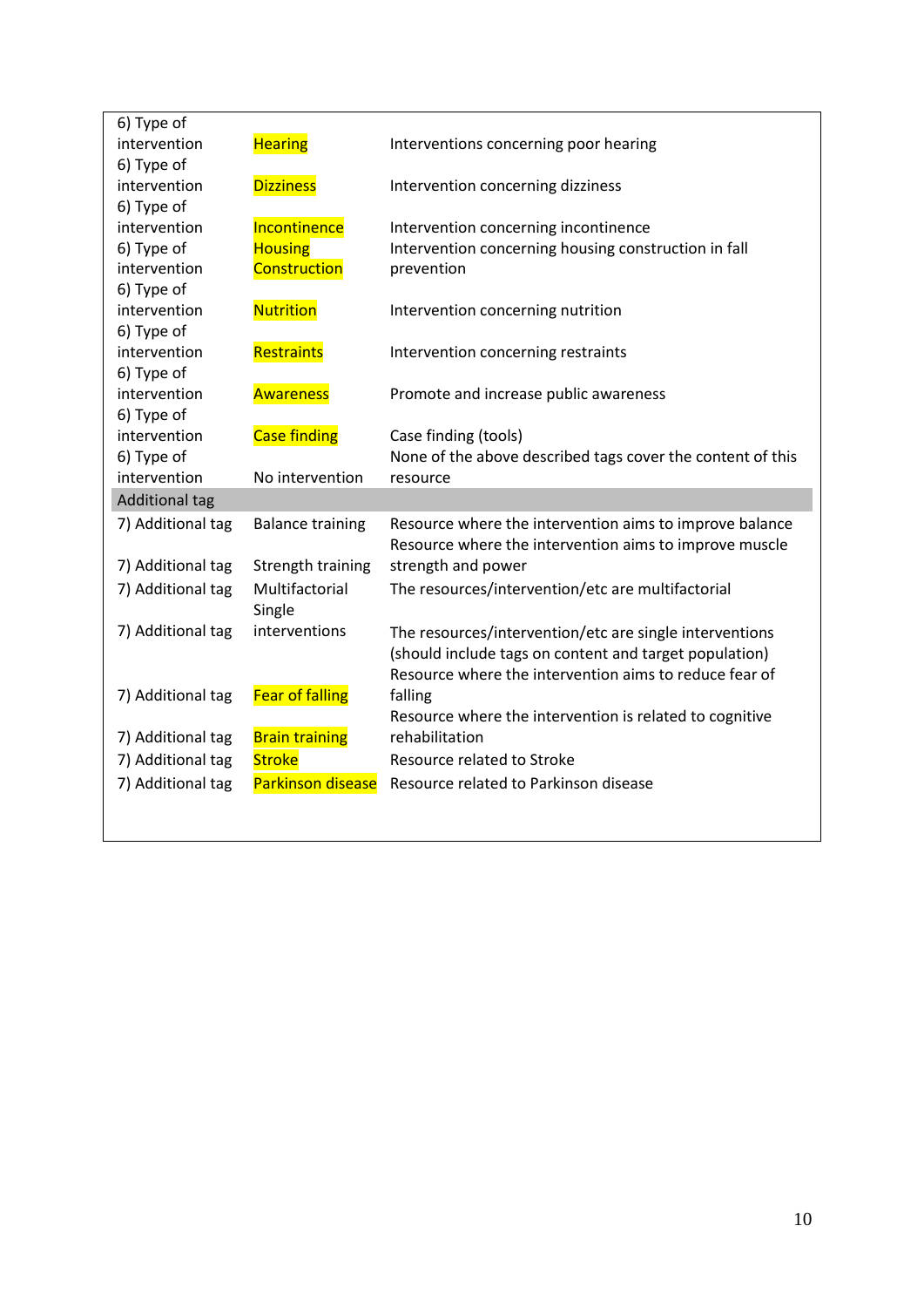Following recommendations from the partners we included 19 tags (highlighted in yellow in the table) and changed "vitamin D" to "vitamins/calcium". We also changed the group "profession" to "profession and interest groups".

| Table 5. List of excluded tags suggested by partificis |                                               |
|--------------------------------------------------------|-----------------------------------------------|
| Tag group 3) Organisations/settings                    |                                               |
| Informal carers, relatives, family, community          |                                               |
| Schools for health professionals                       |                                               |
| Secondary health care system                           |                                               |
| Pharmacy health care system                            |                                               |
| Researchers                                            |                                               |
| Tag group 4) Profession                                |                                               |
| Rehabilitation expert                                  | Should be covered by the other tags           |
| Tag group 5) Type of resource                          |                                               |
| <b>News</b>                                            | Will not be a permanent tag and therefore not |
|                                                        | included                                      |
| <b>Training</b>                                        | Will be covered by the app                    |
| Tag group 6) Type of intervention                      |                                               |
| Healthcare plans                                       | Will be covered by other tags                 |
|                                                        |                                               |

Table 3: List of excluded tags suggested by partners

### **2.2 Test of the classification scheme on the Web of Science**

The resources on the website will be organised by use of different categories. Results from web searches of the first 11 included categories are presented here.

Results indicate that the records found by the search are relevant, where the most recorded category was "geriatrics gerontology".

We used simple searches of each category, results are presented below.

- 1. Topic=(falls) AND Topic=(elder\*)
	- Results showed that "geriatrics gerontology" was the most recorded category (24.8%), 2180 out of 8803 records
- 2. Topic=(falls) AND Topic=(epidemiology)
	- Results showed that "Public environmental occupational health" was the most recorded category (16.9%), 559 out of 3302 records
- 3. Topic=(falls) AND Topic=(interventions)
	- Results showed that "geriatrics gerontology" was the most recorded category (10.6 %), 918 out of 8680 records
- 4. Topic=(falls) AND Topic=(interventions) AND Topic=(hospital)
	- Results showed that "geriatrics gerontology" was the most recorded category (12.8%), 193 out of 1505 records
- 5. Topic=(falls) AND Topic=(interventions) AND Topic=(residental OR nursing home)
	- Results showed that "geriatrics gerontology" was the most recorded category (42.6%), 241 out of 566 records
- 6. Topic=(falls) AND Topic=(interventions) AND Topic=(community)